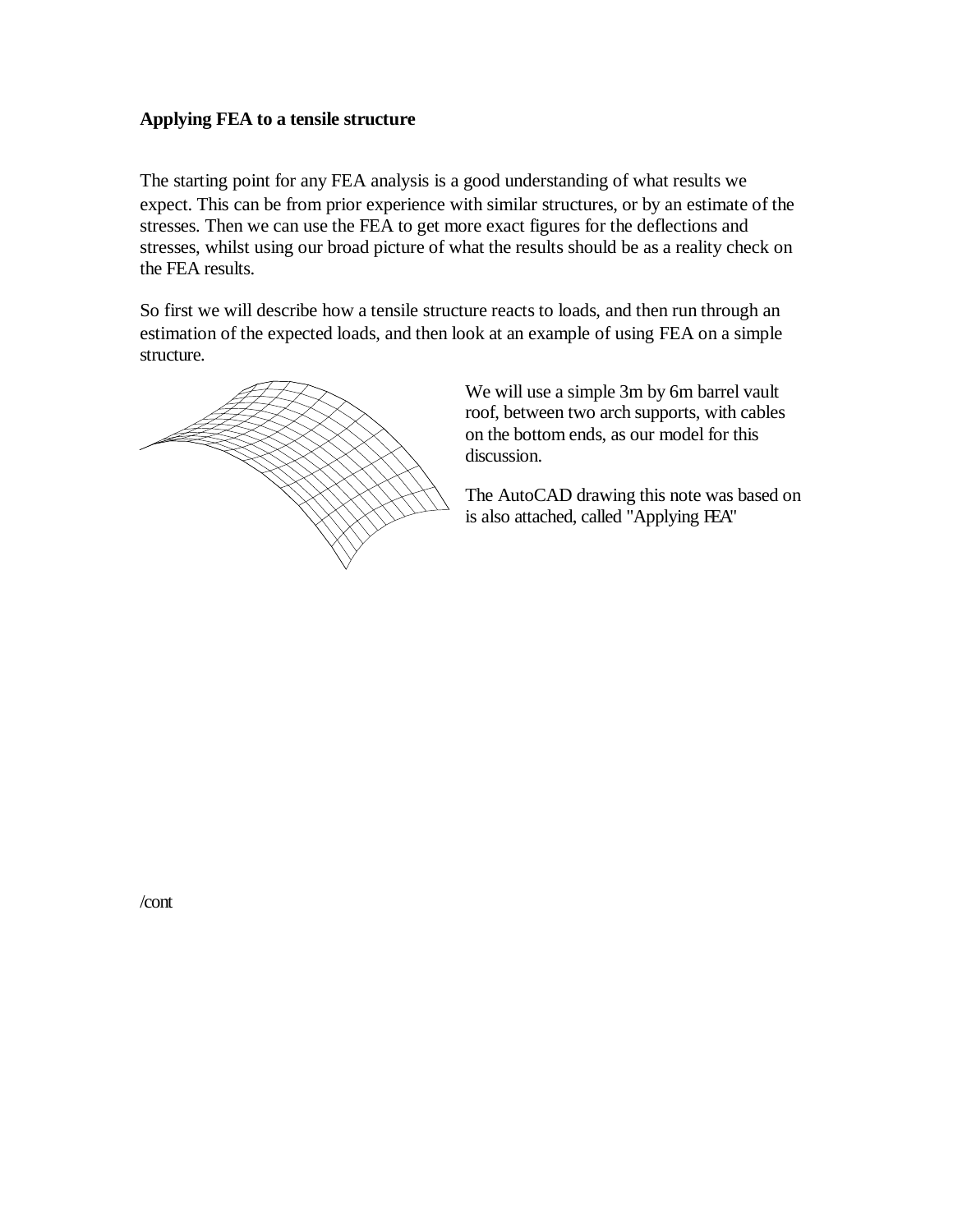### **How we expect a tensile structure to react to loads**



A tensile structure's shape is maintained by the balance of two hoop stresses along the principle directions of curvature, shown in Blue and Green in the drawing.

These hoop stresses are the result of pre stressing the structure, using compensation, and of the structures shape, which determines the two hoop radii.

As loads are applied by wind suction, snow load, etc, they cause one of the hoop stresses to increase, and the other to decrease. (This change in stress will stretch or shrink the material, giving a different structural shape, but that's a further complication).

At some load value the structure will loose all hoop tension in one direction, and will then behave locally as an inflated structure. This

can be the point where large deflections start.

So the pre-stress value is the main value that determines how the structure reacts to loads.

A high pre stress gives a stiff structure that will resist applied loads with low defections, but will need a strong material and supporting structure.

A low pre stress gives a structure that will deflect more with loads, but can be built with a weaker material and supporting structure.

As a tensile structure, an external load will increase the fabric stress in one direction, and reduce it in the other.

Above a critical load, part or all of the structure will loose pre stress, and become an inflated structure, at least locally.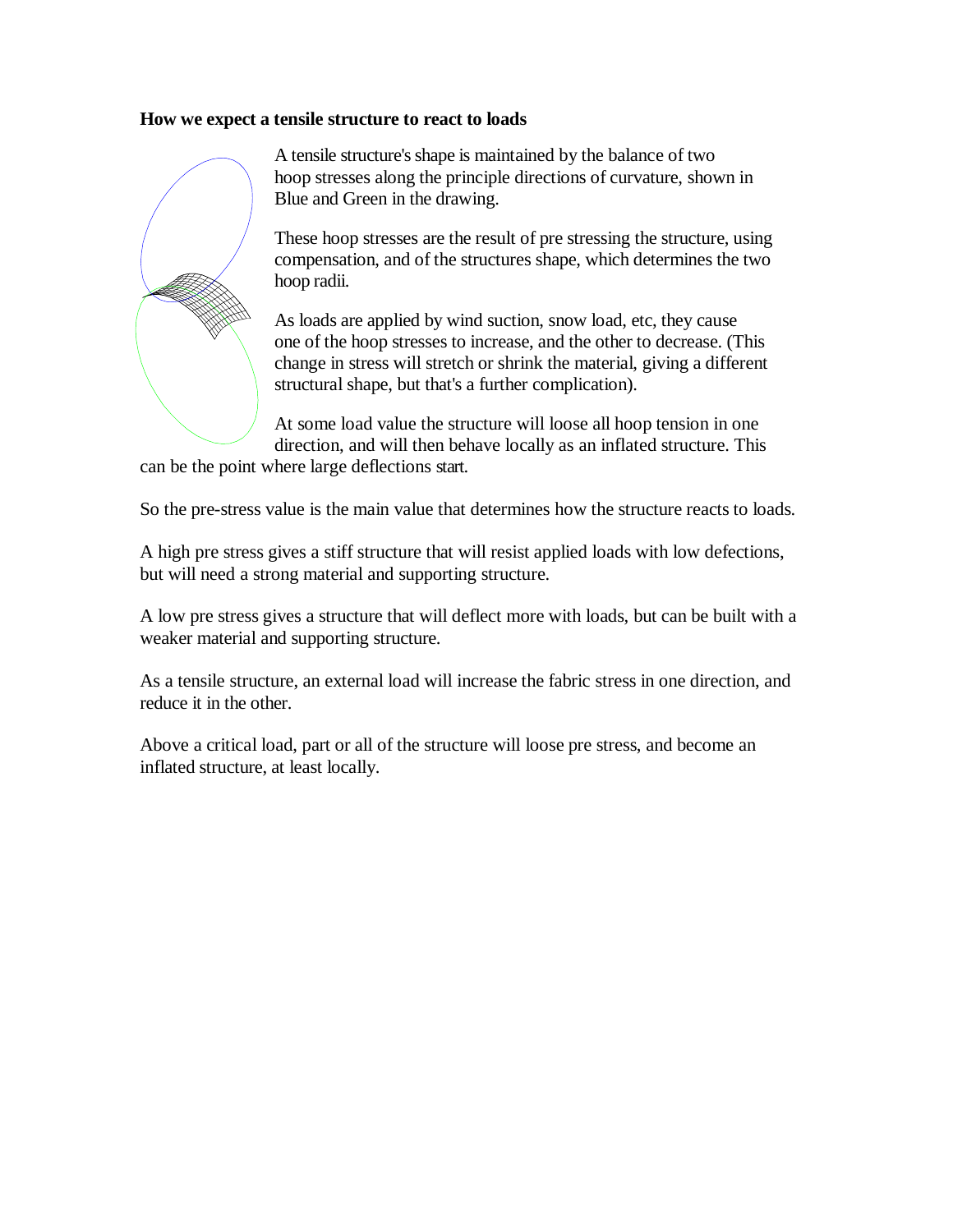## **Estimating Structural Stresses**

An estimate of the pre-stress needed to cope with an applied pressure, with the membrane just about to go slack in one direction, can be obtained from the cylinder stress equation:

Skin Stress = Hoop Radius \* Pressure.



So looking at the barrel vault shown,

applying a suction of 0.25 kN/M^2 (equivalent to  $45$ mph wind at  $CP=1$ )

with a hoop radius of 5 M in the hoop that will be withstanding suction,

giving a required pre-stress of approximately 1.2 kN/M.

Above this loading we would expect parts of the structure to become inflated, with larger deflections.

We can estimate the cable tension from the equation:

Cable Tension = Skin Stress \* Catenary Radius



For the pre stress case we have a skin stress of 1.2 Kn/M,

Catenary radius of 3.1 M

giving a cable tension of 3.7 Kn.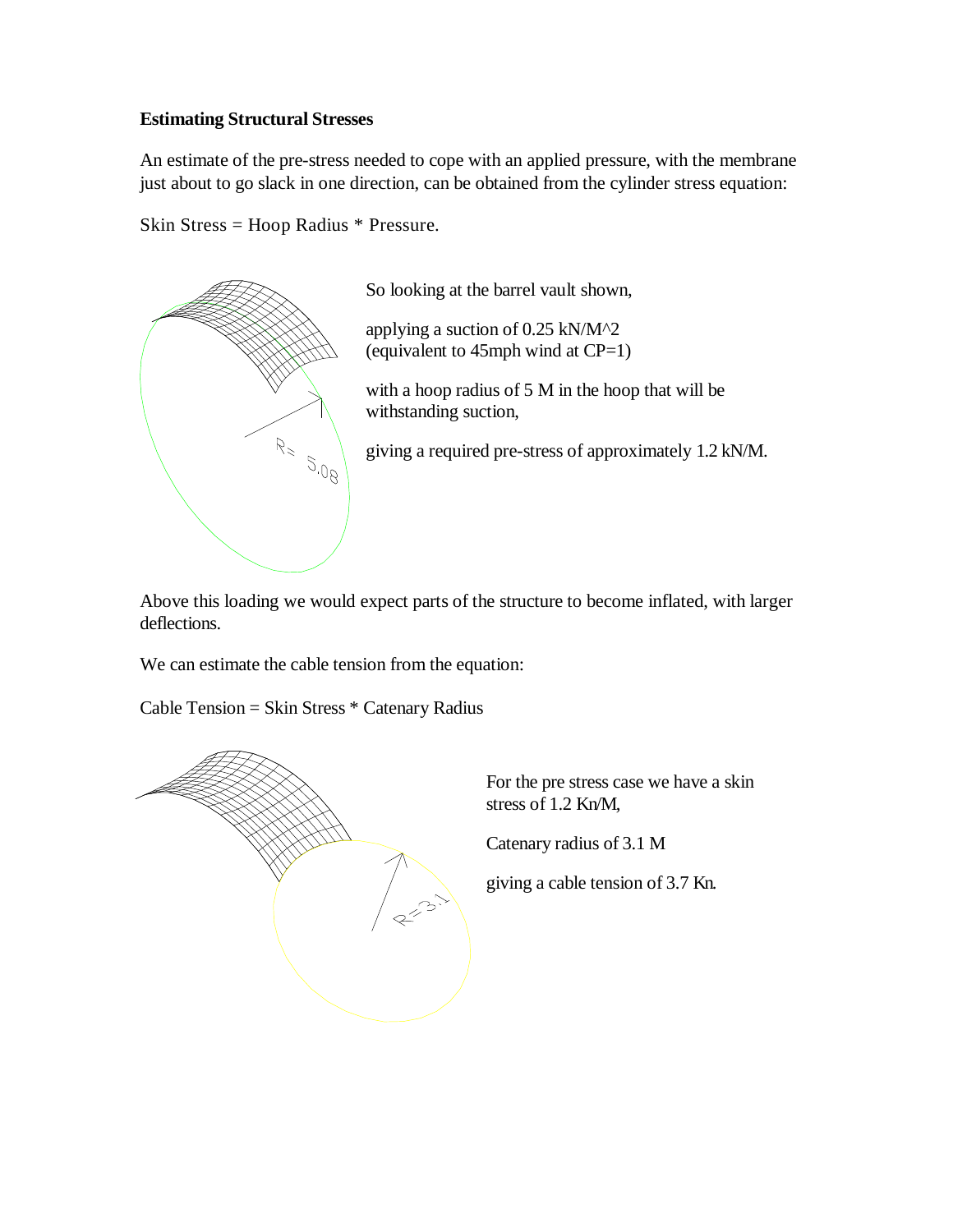The main structural reactions will be at the corners from the cable, plus a distributed load on the supporting frame from the membrane stress. These can easily be calculated.

Note: the mesh hoop radiuses, and the catenary radius, can be obtained from the drawing as shown, or MPanel will report them by using the Info button on the mesh and on a 3Dpoly representing the edge cable.

/cont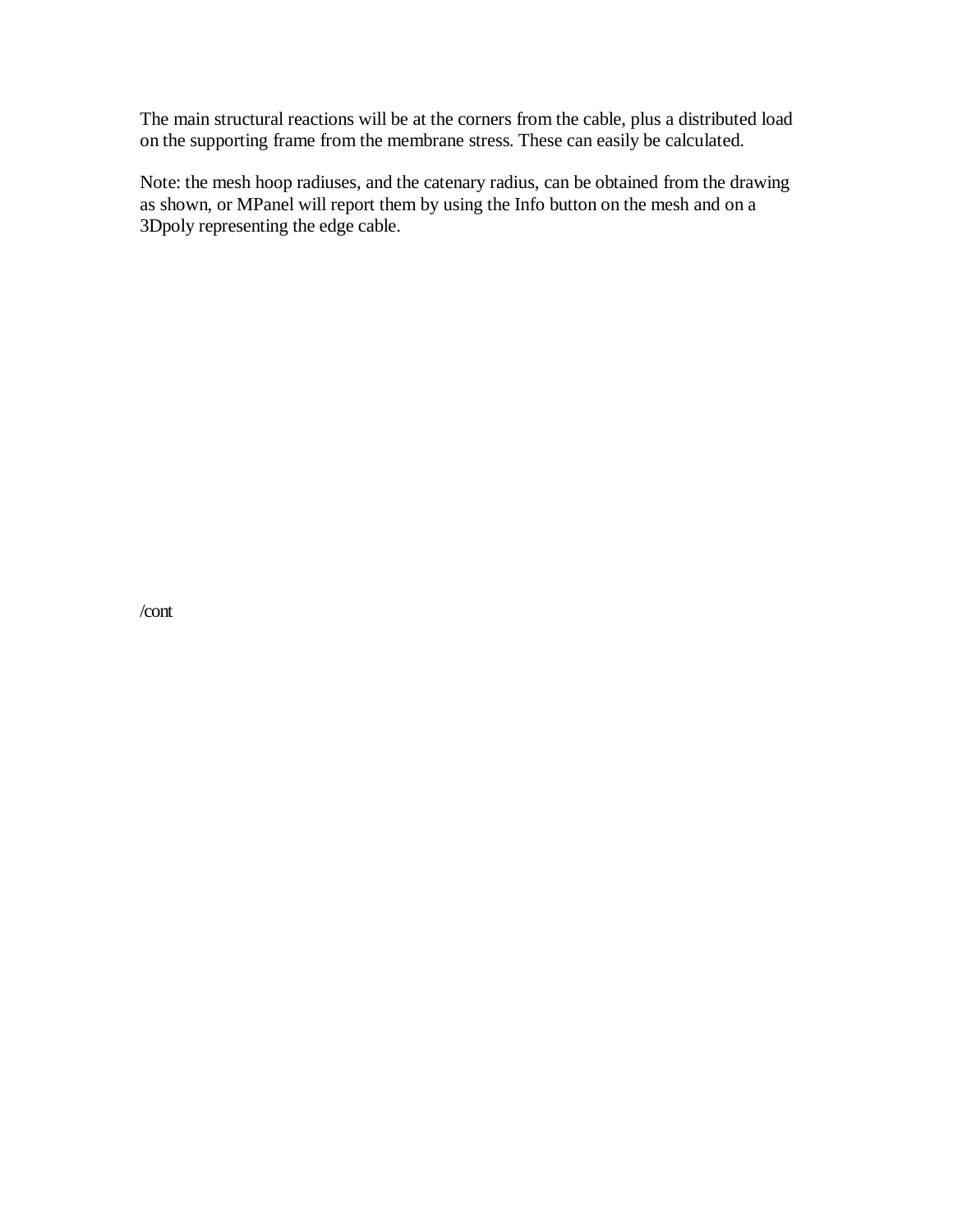## **Running an FEA Analysis.**

The FEA Interface program is organised as a series of Tabs. To run an analysis you go through the tabs in order

### **Model Name**

| MPanel FEA FeaExample.fem                                                                                                           | $ \Box$ x    |
|-------------------------------------------------------------------------------------------------------------------------------------|--------------|
| Materials<br>Table<br>File<br>Help                                                                                                  |              |
| Model<br><b>Build</b><br>Material<br>Check<br>Draw<br>Solve<br>Loads<br>Lists<br>Model<br>Name<br><b>Results</b><br>Props.<br>Model | Raw Data     |
|                                                                                                                                     |              |
| Directory:<br>C:\work\fea work                                                                                                      |              |
| FEA Model File: FeaExample.fem                                                                                                      |              |
|                                                                                                                                     |              |
| kNewton Meters                                                                                                                      |              |
| Units:                                                                                                                              |              |
| Description:                                                                                                                        |              |
|                                                                                                                                     |              |
|                                                                                                                                     |              |
|                                                                                                                                     |              |
|                                                                                                                                     |              |
|                                                                                                                                     | Save Changes |

First we open the FEA Interface, and choose a file name. This will set the filename for the model file and the output file.

Also we choose a units system. This will start us off with some sensible default values. Here we choose to work in kNewtons and Meters.

It is important to note that the AutoCAD model must be drawn in the units that have been specified in the FEA. This model is a 3M by 6M model. If it was drawn in millimetres, as a 3000mm by 6000mm model, then the FEA would read it as a 3000M by 6000M model. You may have to scale your AutoCAD model to suit.

## **Build Model**



The model definition is the same as an MPanel model, and on model with some cable edges all fixed points must be specified with a 3D poly.

This is not an problem as we have the 3Dpolys defining the framework already in the drawing.

The FEA model will output the stress results in terms of a localX and localY direction. Usually we want the localX to align with the model warp, so we select this option.

Then we select the model in AutoCAD, and make the model.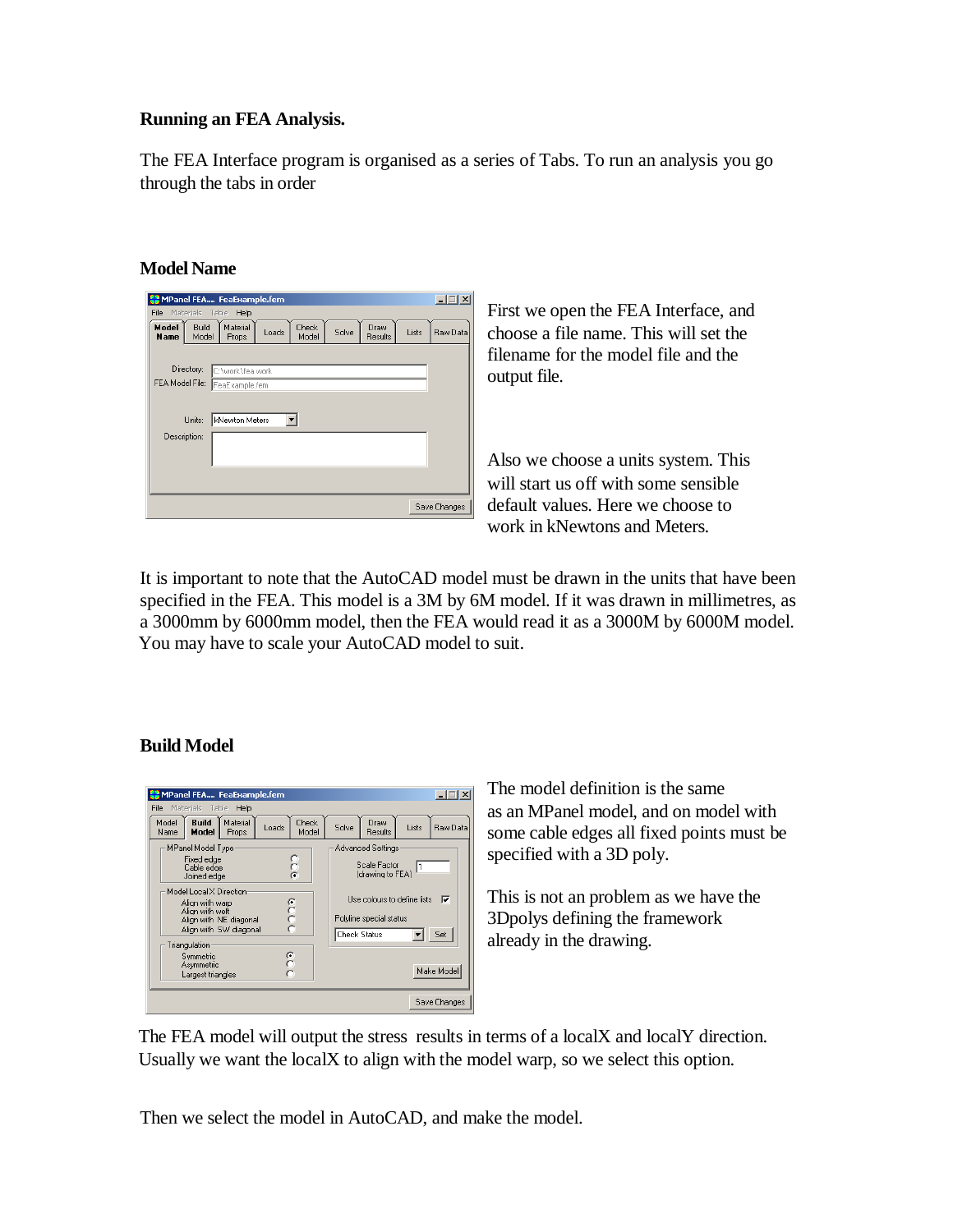

This window reports on the model build. The Bandwidth is an indication of how big the model looks to the FEA. Above a bandwidth of 150 the FEA solving becomes quite slow. But in this case it is just fine.

At this point the model file .fem is written to the disk.

# **Material Properties**



We start out with the default values that will be roughly correct for the unit system shown.

And then we alter the figures to suit our model case more exactly.

Ex and Ey are the stiffness values for the material, once it is pre stressed to the expected working stress. This value can be obtained from the fabric manufacturer, or from fabric tests, or from experience with similar materials.

Vxy is the Poisson ratio, which in a fabric is related to the crimp interchange. Values between 0 and 0.5 are suitable.

G is the shear stiffness value. On a loose weave fabric this may be close to zero, on a film it would be close to half the E value. This figure could be obtained from the manufacturer, or measured, but is often estimated as 10% of the E value.



Ea is the cable effective E value. This is calculated from the cable area and the cable E, or it may be known from previous work. A calculator for Ea is provided, and is shown here with an 8mm cable.

We change the Membrane pre stress values to the 1.2 that we choose earlier.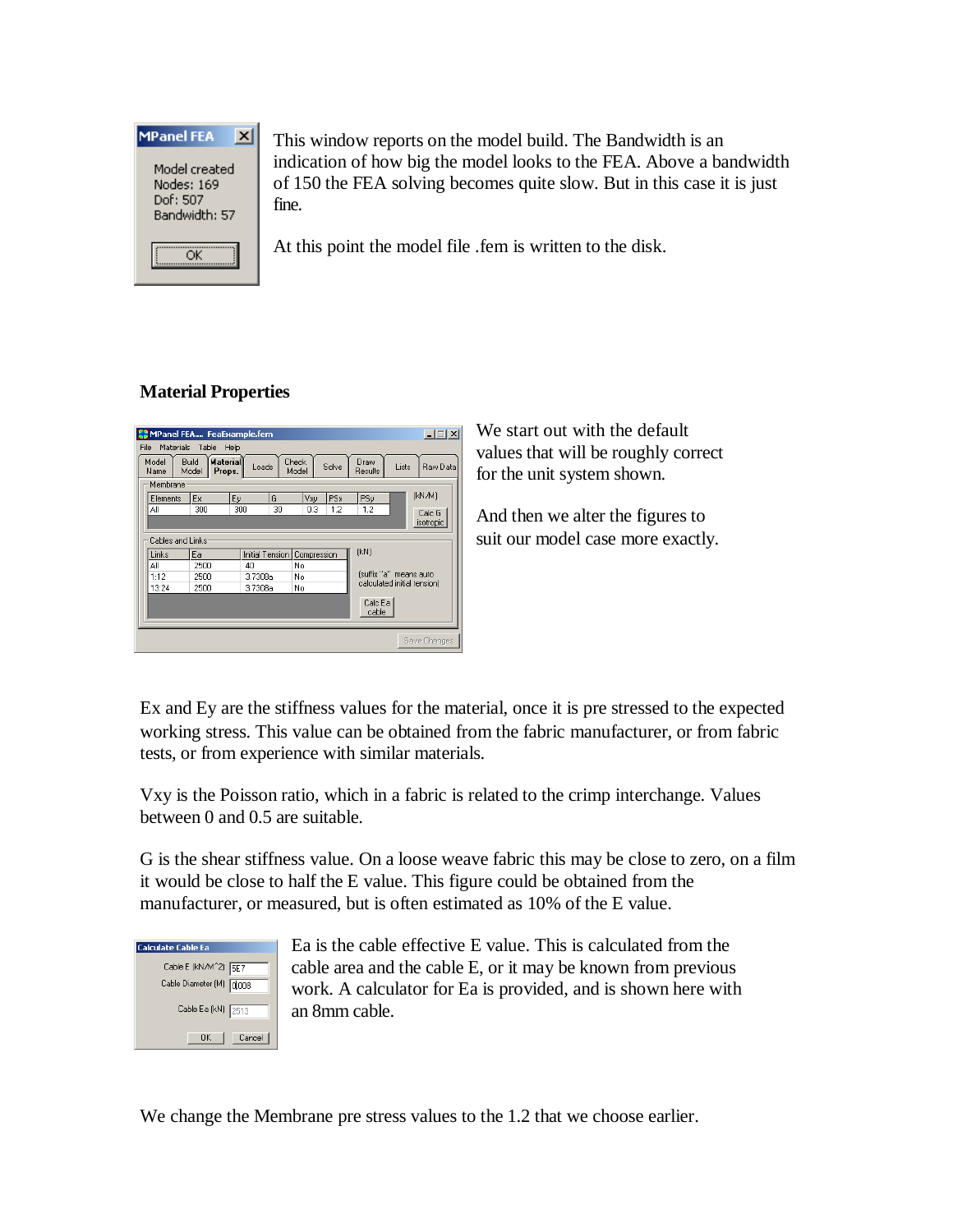We could also set the cable initial tension value to 3.7, the value that we estimated earlier. But for simple edge cables, the program will calculate this for us automatically, as shown by the "a" after the initial tension value.

And then we click on "Save Changes" to write the new values to the model file.

# **Check the Model**



For now we will skip the loads tab, and check the model we have so far.

We will now draw out the Membrane Model.

We can choose where to draw the model… for this case choose "Specify Point".

Click on Plot Data' and click in the AutoCAD drawing to define that point.



aExample.fem<br>
\*\*= -3.3, 3.3 We then draw in the cables and restraints, using 'Same Place' as plot position, and the localX direction, using' Offset Right' as the plot position, to make sure that we have the model that we were expecting.

Also we draw the Data Block that summarises the model name, properties and loads.

M)= 1.2, 1.2

### **Solve for Pre Stress**

| MPanel FEA FeaExample.fem                                                                                              |                                                      |  |  |  |  |  |
|------------------------------------------------------------------------------------------------------------------------|------------------------------------------------------|--|--|--|--|--|
| File<br>Materials<br>Table<br>Help<br>Model<br>Build<br>Material<br>Check<br>Loads<br>Name<br>Model<br>Model<br>Props. | Draw<br>Solve<br>Raw Data<br>Lists<br><b>Results</b> |  |  |  |  |  |
| Normal settings                                                                                                        |                                                      |  |  |  |  |  |
| Solve for<br>Pre-Stress Only (LCO)                                                                                     |                                                      |  |  |  |  |  |
| Start from<br>Initial State                                                                                            |                                                      |  |  |  |  |  |
| Load Steps                                                                                                             |                                                      |  |  |  |  |  |
| Max Itterations<br>100                                                                                                 |                                                      |  |  |  |  |  |
| Solve tolerance<br>1E-6                                                                                                | Run Solver                                           |  |  |  |  |  |
|                                                                                                                        |                                                      |  |  |  |  |  |
|                                                                                                                        | Save Changes                                         |  |  |  |  |  |

First we solve for load case 0, just the pre stress

This step is needed because the pre stress values entered for the membrane and cable are "first try" values.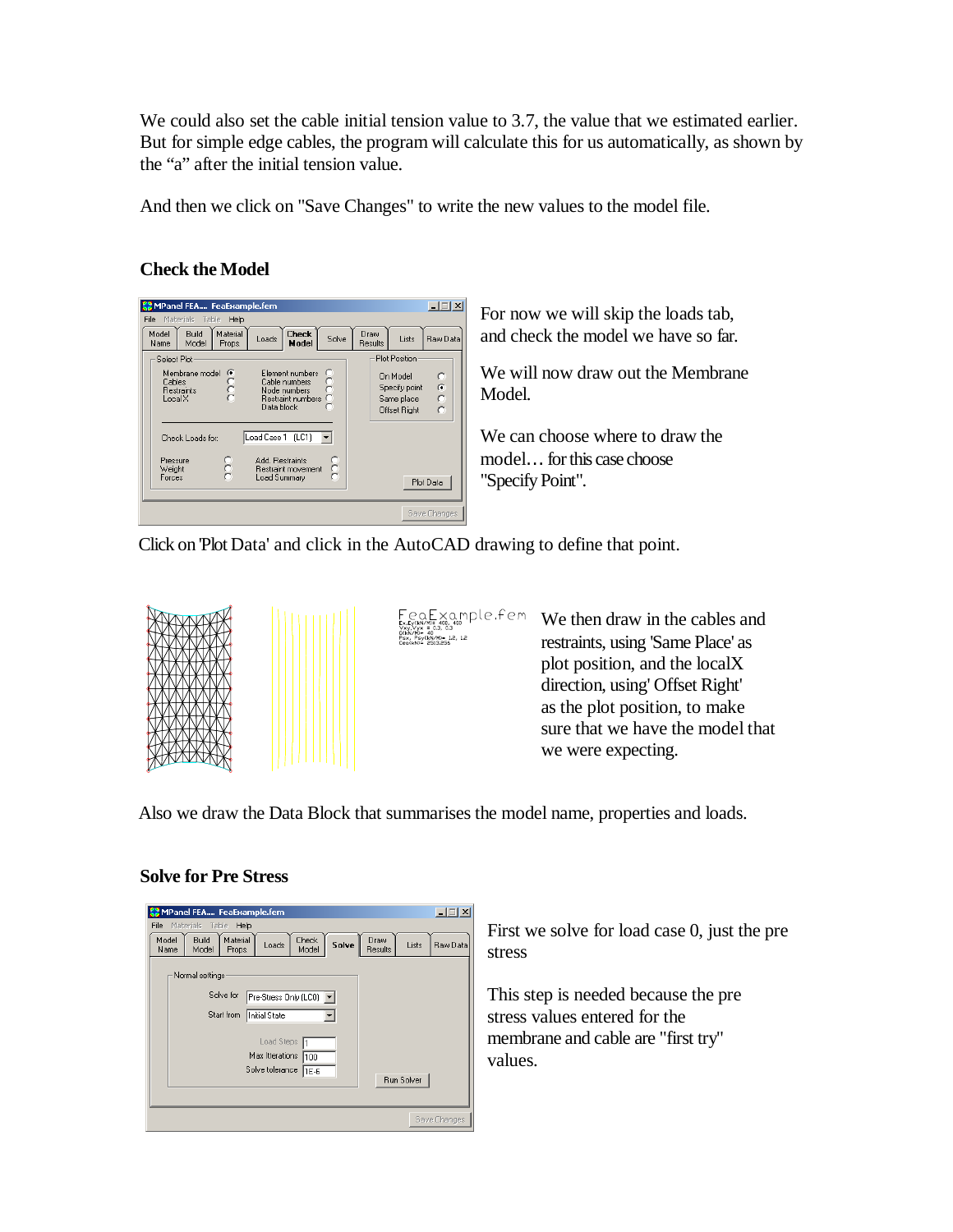In a simple structure like this they will be pretty close to the final values, but in more complicated structures the model will have to move to achieve a pre stress balance.

So we make sure we are solving for load case 0. Then we run the solver.



This is the solver progress window.

The green line is the graph of the residual.

The residual is a measure of how far the model is out of force balance. Typically when this figure is less than 1E-3 the model is pretty well force balanced, and the results are valid.

We have specified 1E-6 to make sure of the result.

So now you click on Save Results, and an output file is written with the stress and displacement results.



**Draw Results** 

Sx values are all close to the initial pre stress of 1.2

Sy varies more, with the lowest figures near the cable corners, a difficult area to model.

The Cable tension agrees well with the estimate of 3.7

The reactions all look correct, and in particular the total reaction is zero. The total reaction should equal the total external load, so its value gives a good check that the solution was valid.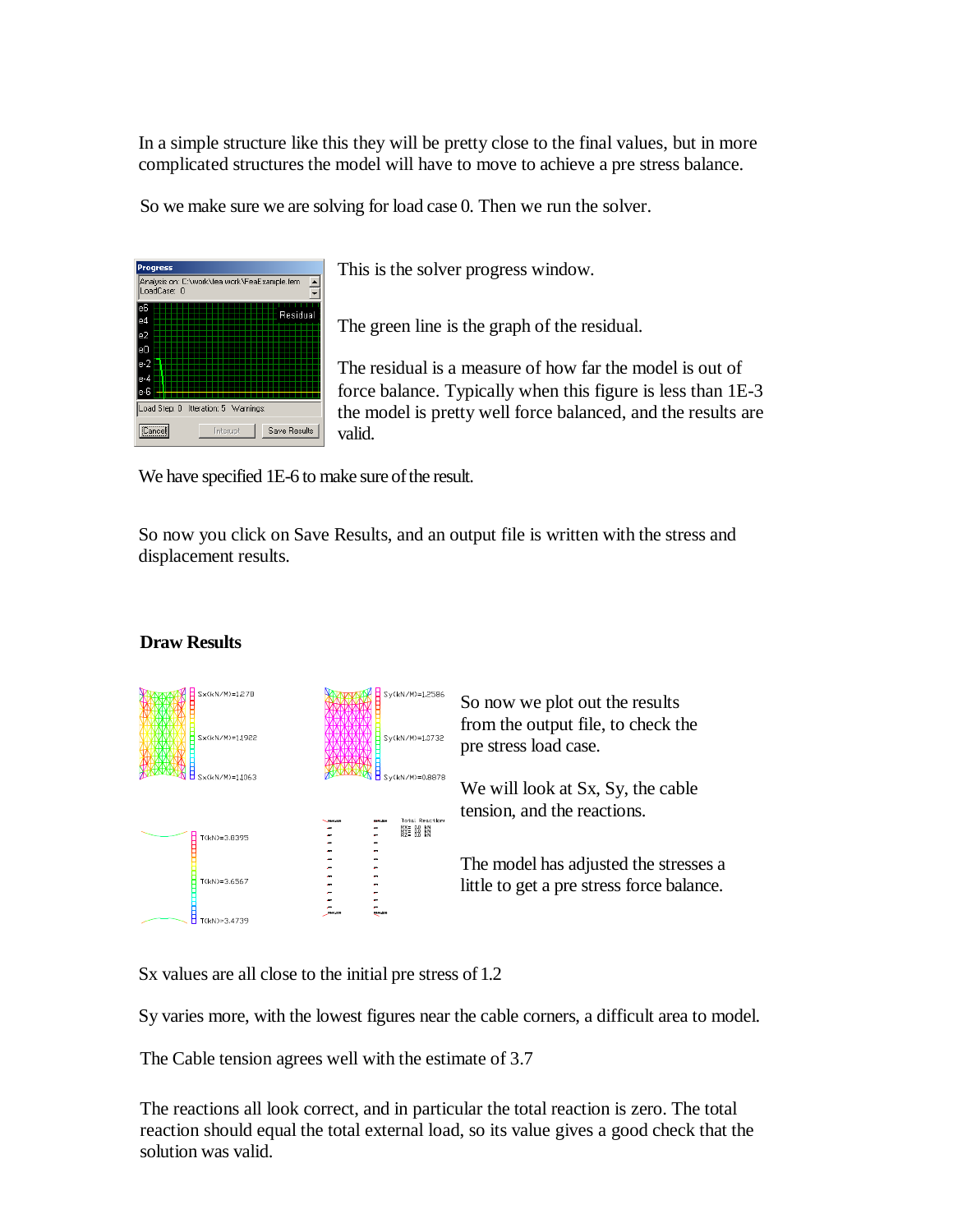#### **Loads**

Now we will look at some load cases. First we look at the suction load caused by a 45mph wind.

| <b>Calculate Pressure</b>                             |
|-------------------------------------------------------|
| Windspeed 45<br>mph<br>Cp <sub>1</sub>                |
| Pressure (kN/M <sup>2</sup> 2) 0.2438<br>Cancel<br>OK |

The pressure calculator works out the pressure that 45 mph will apply, in the correct units, for a given coefficient of pressure. In this case it is  $0.25 \text{ km/m}^2$ 

The coefficient of pressure to use may be specified in local building codes, or may be known from wind tunnel tests.

A value of 1 is probably conservative.

|                                                                            | $\Box$ $\Box$ $\times$<br>MPanel FEA FeaExample.fem |    |                    |       |                |       |                  |       |          |
|----------------------------------------------------------------------------|-----------------------------------------------------|----|--------------------|-------|----------------|-------|------------------|-------|----------|
|                                                                            | File<br>Table<br>Materials<br>Help                  |    |                    |       |                |       |                  |       |          |
|                                                                            | Build<br>Model<br>Model<br>Name                     |    | Material<br>Props. | Loads | Check<br>Model | Solve | Draw<br>Results  | Lists | Raw Data |
|                                                                            | Element Loads                                       |    |                    |       |                |       |                  |       |          |
| <b>Units</b><br>Proj. Weight<br>Weight<br>Elements<br>Pressure<br>(kN/M^2) |                                                     |    |                    |       |                |       |                  |       |          |
|                                                                            | ΑI<br>0.2438<br>0<br>۵                              |    |                    |       |                |       |                  |       |          |
|                                                                            | <b>Calc</b><br>Pressure                             |    |                    |       |                |       |                  |       |          |
|                                                                            |                                                     |    |                    |       |                |       |                  |       |          |
|                                                                            | Point Loads and Additional Restraints               |    |                    |       |                |       |                  |       |          |
|                                                                            | Points                                              | Fx | Fy                 | Fz    | dx             | dy    | Restraints<br>dz |       |          |
|                                                                            | Αll                                                 |    |                    |       |                |       |                  |       |          |
|                                                                            |                                                     |    |                    |       |                |       |                  |       |          |
|                                                                            |                                                     |    |                    |       |                |       |                  |       |          |
|                                                                            | LoadCase 1 (LC1)<br>Specify loads for:              |    |                    |       |                |       |                  |       |          |
|                                                                            | Save Changes                                        |    |                    |       |                |       |                  |       |          |

The value is entered in the pressure column, and applied to All elements.

(You can also apply to just part of the structure, but that's a more advanced analysis).

This is defining Load Case 1.

|               | MPanel FEA FeaExample.fem                                                          | $ \Box$ $\times$  |
|---------------|------------------------------------------------------------------------------------|-------------------|
| File<br>Model | Materials<br>Table<br>Help<br>Build<br>Material<br>Check<br>Draw<br>Solve<br>Loads | Lists<br>Raw Data |
| Name          | Results<br>Model<br>Props.<br>Model                                                |                   |
|               | Normal settings                                                                    |                   |
|               | Solve for<br>Load Case 1 (LC1)<br>Start from                                       |                   |
|               | Initial State                                                                      |                   |
|               | Load Steps<br>Max Itterations<br>100                                               |                   |
|               | Solve tolerance<br>1E-6                                                            | <b>Run Solver</b> |
|               |                                                                                    |                   |
|               |                                                                                    | Save Changes      |

Then we solve in the same manner as before, except that now we solve for load case 1.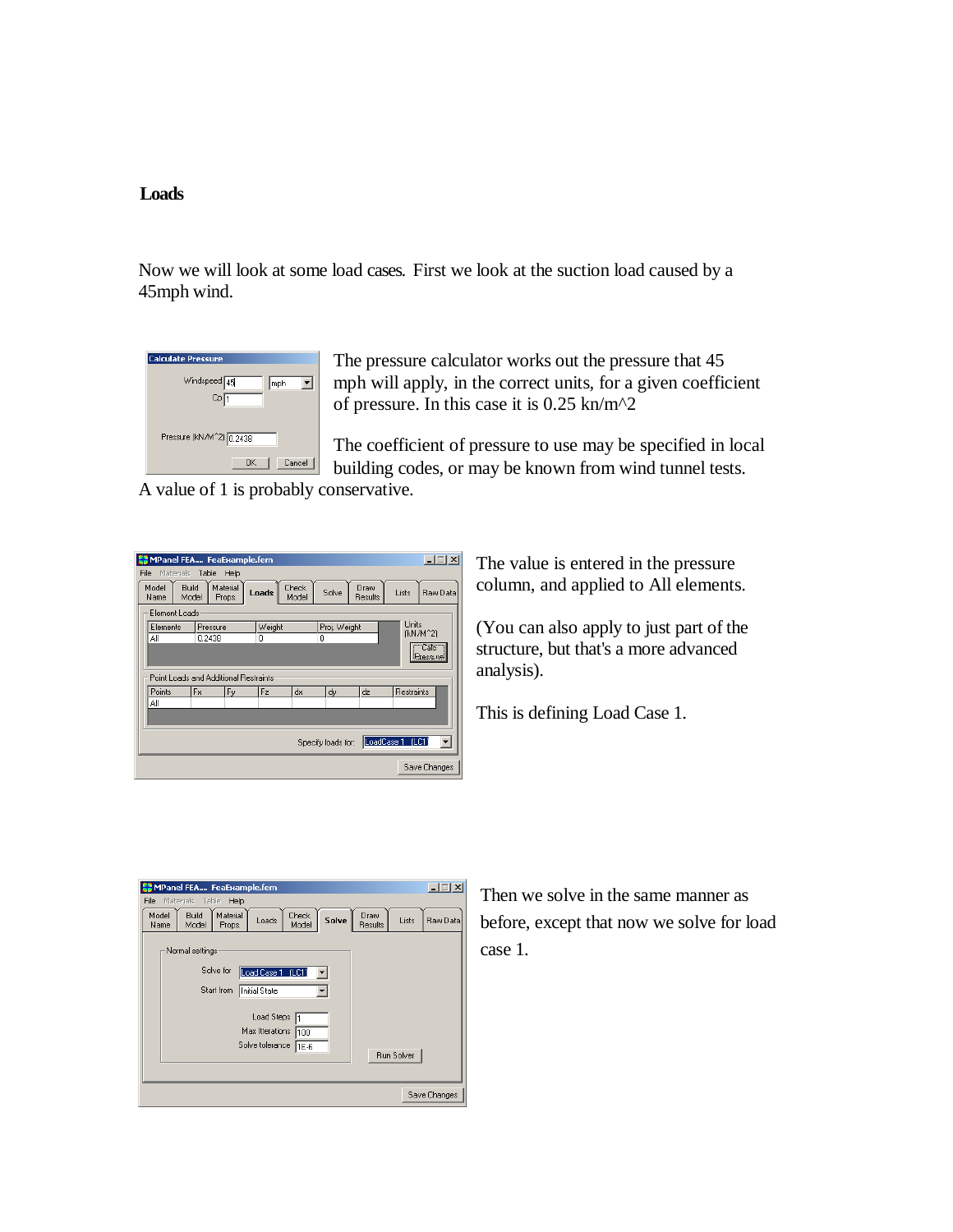Now we can look at the results for this load case.

| Sx(kN/M)=1.8664<br>Sx(kN/M)=1.3868<br>Sx(kN/M)=0.9072 | Sy(kN/M)=1.4143<br>Sy(kN/M)=0.8192<br>Sy(kN/M)=0.224   |
|-------------------------------------------------------|--------------------------------------------------------|
| T(kN)=5.0096<br>T(kN)=4.7007                          | <b>Total Reaction:</b><br>RX= 8.0 KN<br>RZ= -4.1738 kN |

The Sx has increased, and the Sy decreased, as expected.

The membrane is still in tension, but the Sy is dropping down close to zero.

The cable tensions have increased, and the reactions now show a resultant force in Z, which will equal the projected area times the applied pressure.

There is zero X and Y reactions as the model is symmetrical.

# **Load Case 2**

Now let's change the pressure load to 0.5 kn/m<sup>2</sup>, equivalent to 65 mph wind suction, save the changes, and run the solver as before. We called this load case 2.



Now the solution has some warnings.

The Blue graph line indicates large displacements, with some damping being applied.

The Z warning means zero stress in some elements.

In these situations the model takes more iterations to solve.

Usually allowing enough iterations will get a solution.

In some cases we need to split the load into several smaller load steps to get a solution.

And in some combinations of loads and properties, the model will not solve… the residual will not come down to our desired figure of 1E-6.

But in this case we have a valid solution as the residual has come down to 1E-6